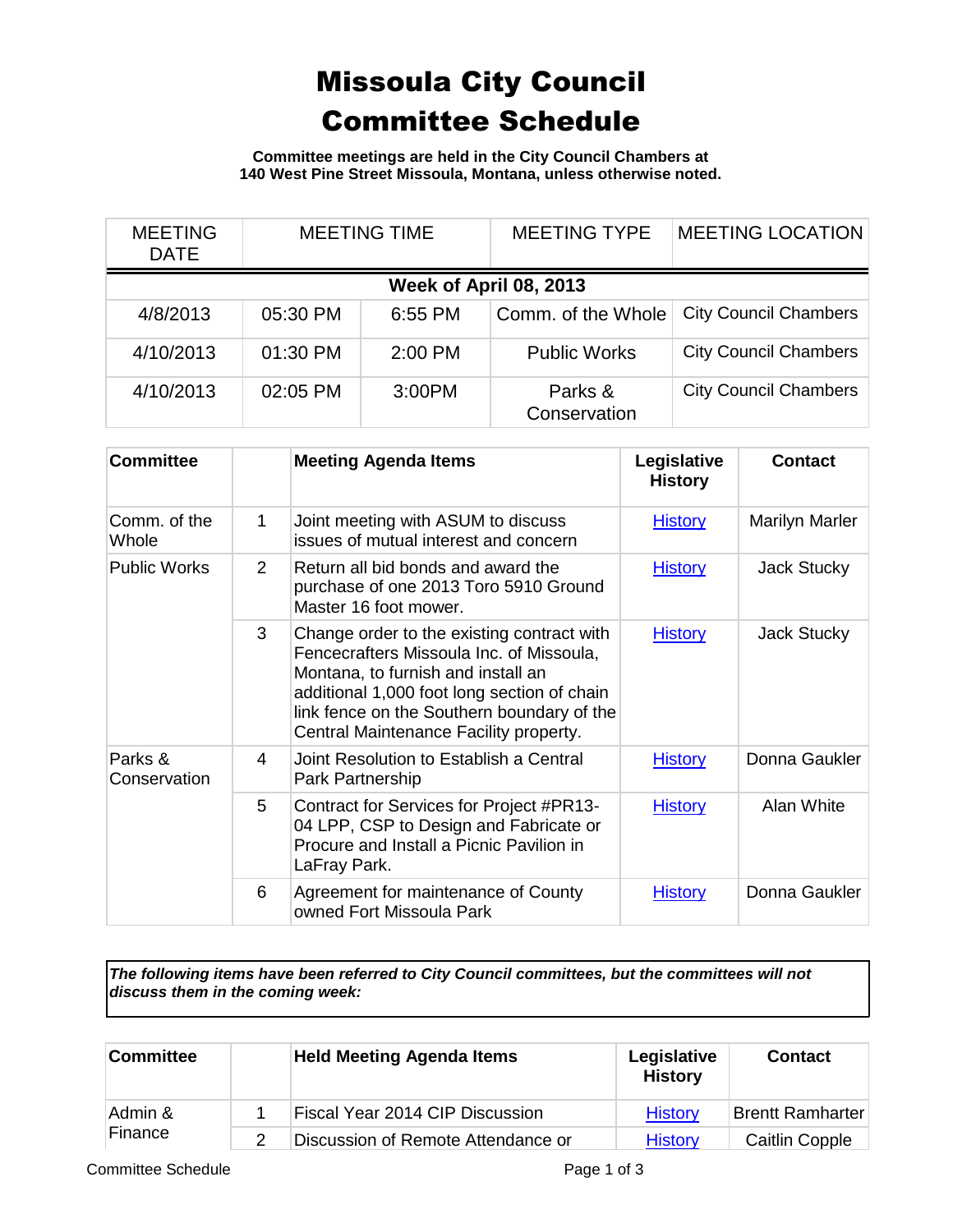## Missoula City Council Committee Schedule

**Committee meetings are held in the City Council Chambers at 140 West Pine Street Missoula, Montana, unless otherwise noted.**

|                         |                | <b>Proxy Voting</b>                                                                                                                                                                                             |                |                         |
|-------------------------|----------------|-----------------------------------------------------------------------------------------------------------------------------------------------------------------------------------------------------------------|----------------|-------------------------|
|                         | 3              | Journal vouchers                                                                                                                                                                                                | <b>History</b> |                         |
|                         | 4              | Budget transfers.                                                                                                                                                                                               | <b>History</b> |                         |
|                         | 5              | Review the City's current policy for<br>charging the public for various City-<br>produced documents.                                                                                                            | <b>History</b> | Dave Strohmaier         |
|                         | 6              | Disposition of surplus City land.                                                                                                                                                                               | <b>History</b> | Nancy Harte             |
|                         | $\overline{7}$ | <b>Whistle Blower Policy</b>                                                                                                                                                                                    | <b>History</b> | <b>Adam Hertz</b>       |
| <b>Budget</b>           | 8              | Fiscal Year 2014 Budget                                                                                                                                                                                         | <b>History</b> | <b>Brentt Ramharter</b> |
| Committee               | 9              | Mayor's Introduction                                                                                                                                                                                            | <b>History</b> |                         |
| Parks &                 | 10             | Tour of the Cemetery                                                                                                                                                                                            | <b>History</b> | Dave Strohmaier         |
| Conservation            | 11             | Discuss the City's strategy to complete a<br>boundary survey of Greenough Park.                                                                                                                                 | <b>History</b> | Dave Strohmaier         |
|                         | 12             | Agreement for lighting the Madison St.<br>Pedestrian Bridge                                                                                                                                                     | <b>History</b> | Donna Gaukler           |
| Comm. of the<br>Whole   | 13             | Joint meeting of the Mayor, City Council<br>and County Commission; a facilitated<br>quarterly OPG review as directed in the<br>Interlocal Agreement.                                                            | <b>History</b> | Mayor Engen             |
|                         | 14             | Bi-annual meeting with the Chamber of<br>Commerce                                                                                                                                                               | <b>History</b> | <b>Marilyn Marler</b>   |
|                         | 15             | Propose the City Council be a member<br>unit of the Missoula Chamber of<br>Commerce.                                                                                                                            | <b>History</b> | <b>Dick Haines</b>      |
|                         | 16             | Update on Urban Renewal District III<br>(URD III)                                                                                                                                                               | <b>History</b> | Caitlin Copple          |
|                         | 17             | Updates from Council representatives on<br>the Health Board, Community Forum,<br><b>Transportation Policy Coordinating</b><br>Committee, other boards and<br>commissions as necessary. (Ongoing)                | <b>History</b> | Ongoing                 |
| Economic<br>Development | 18             | Identify needs and possible solutions to<br>Missoula's technology infrastructure that<br>would help existing businesses expand<br>and increase the City's competitive<br>advantage in recruiting new companies. | <b>History</b> | <b>Caitlin Copple</b>   |
| Land Use &<br>Planning  | 19             | Annexation, (see separate list at City<br>Clerk's Office for pending annexations)<br>(Ongoing in committee)                                                                                                     | <b>History</b> |                         |
|                         | 20             | Amend Article 7. Error Corrections and<br>Adjustments to the subdivision                                                                                                                                        | <b>History</b> | Jon Wilkins             |